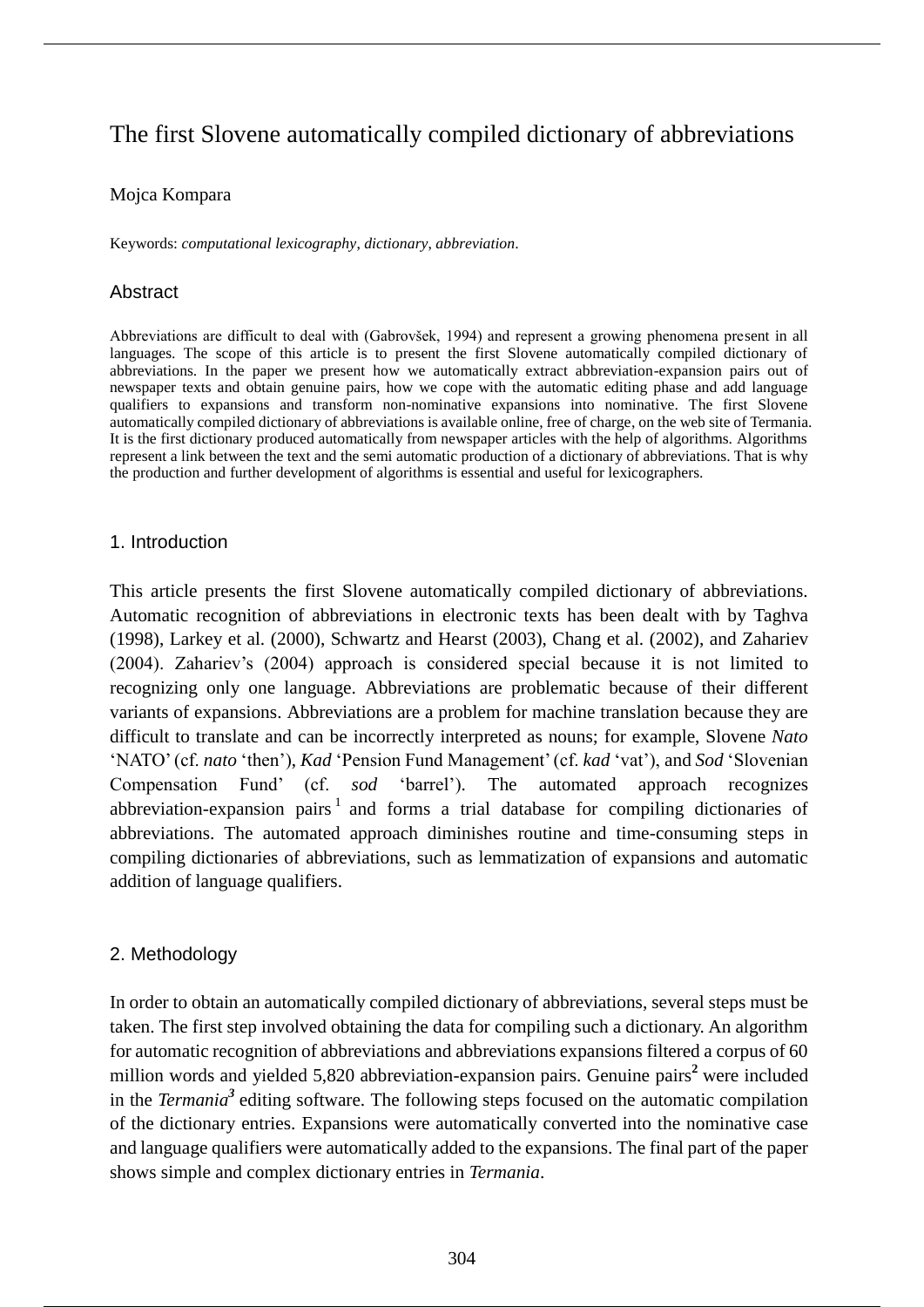#### 3. Automatic recognition of abbreviation-expansion pairs

Words up to ten capital letters written in parentheses were selected as abbreviation candidates; (e.g., *NATO*). Words up to ten letters with only the first letter capitalized (e.g., *Mig*) were also used. Abbreviations such as *itd.* 'etc.', *npr.* 'e.g.', *ipd.* 'etc.', *itn.* 'etc.', and so on were not included because usually they do not appear with an expansion in a text. In order to identify a genuine set of candidates for abbreviations, words that are not abbreviations—such as proper names, names of places, and so on—were excluded, using the *Slovar slovenskega knjižnega jezika* (Standard Slovene Dictionary). Genuine abbreviations are determined by their expansion(s) and are divided into official and/or non-official. An abbreviation can have several expansions and the algorithm took into consideration all the expansions an abbreviation could have. To recognize expansions, four types of abbreviations were used. The first type is *covered abbreviations* in which letters match the words in left or right context (e.g., *FF* with the expansion *Filozofska fakulteta* 'Faculty of Arts'). The second type is *abbreviations with expansions containing prepositions and conjunctions* (e.g., *FDV* = *Fakulteta za družbene vede* 'Faculty of Social Sciences'). This algorithm also takes into consideration expansions with one additional word (e.g., *za* 'for'). The third type concerns *abbreviations composed of the first two letters of words* (e.g., *NAMA* = *Narodni magazin*; literally, 'people's store'). The fourth type covers *abbreviations with prepositions* (e.g. *DZU* = *Družba za upravljanje* 'trust company'), in which prepositions appear in the abbreviation and also in the expansion. In order to obtain the abbreviations' expansions in texts, all four types of patterns—*(abbreviation) expansion, (expansion) abbreviation, abbreviation (expansion), expansion (abbreviation)*—were used*.* Abbreviations identical to legal words (lexicalized abbreviations; e.g., *Nama, Kad, Sod*, etc.) are very common in Slovene. The word *Nama* may be both an acronym for *Narodni magazin* and a personal pronoun meaning 'to the two of us' at the beginning of a sentence. Such abbreviations are usually well known but problematic and misleading for the algorithm. They were included in the algorithm rules via the dictionary of abbreviations *Slovarček krajšav*. After the newly established rules for recognition, a demo version of the algorithm was prepared. The system called *Mkstrings* (http://mkstrings.farhouse.si/) is freely accessible and is able to filter texts rich in abbreviations.

#### 3.1. *Results*

A large corpus composed of 60 million words (from the newspaper *Delo* from 2005 to 2009) was used. The algorithm filtered the corpus in 30 minutes and yielded 5,820 abbreviation-expansion pairs. The pairs obtained were manually checked and verified using *Google*. To determine whether an abbreviation-expansion pair is genuine it has to be manually checked. In the final list containing abbreviation-expansion pairs, several problems were observed, such as the occurrence of oblique cases, multiple occurrences of the same expansion, and abbreviations without expansions. Abbreviations without a matching expansion in the text were automatically deleted. In the manual revision that followed, the most neutral case was preserved and all identical pairs appearing more than once were deleted. The precision of the algorithm is 96% and the recall is 82%. Among the good expansions many occurred more than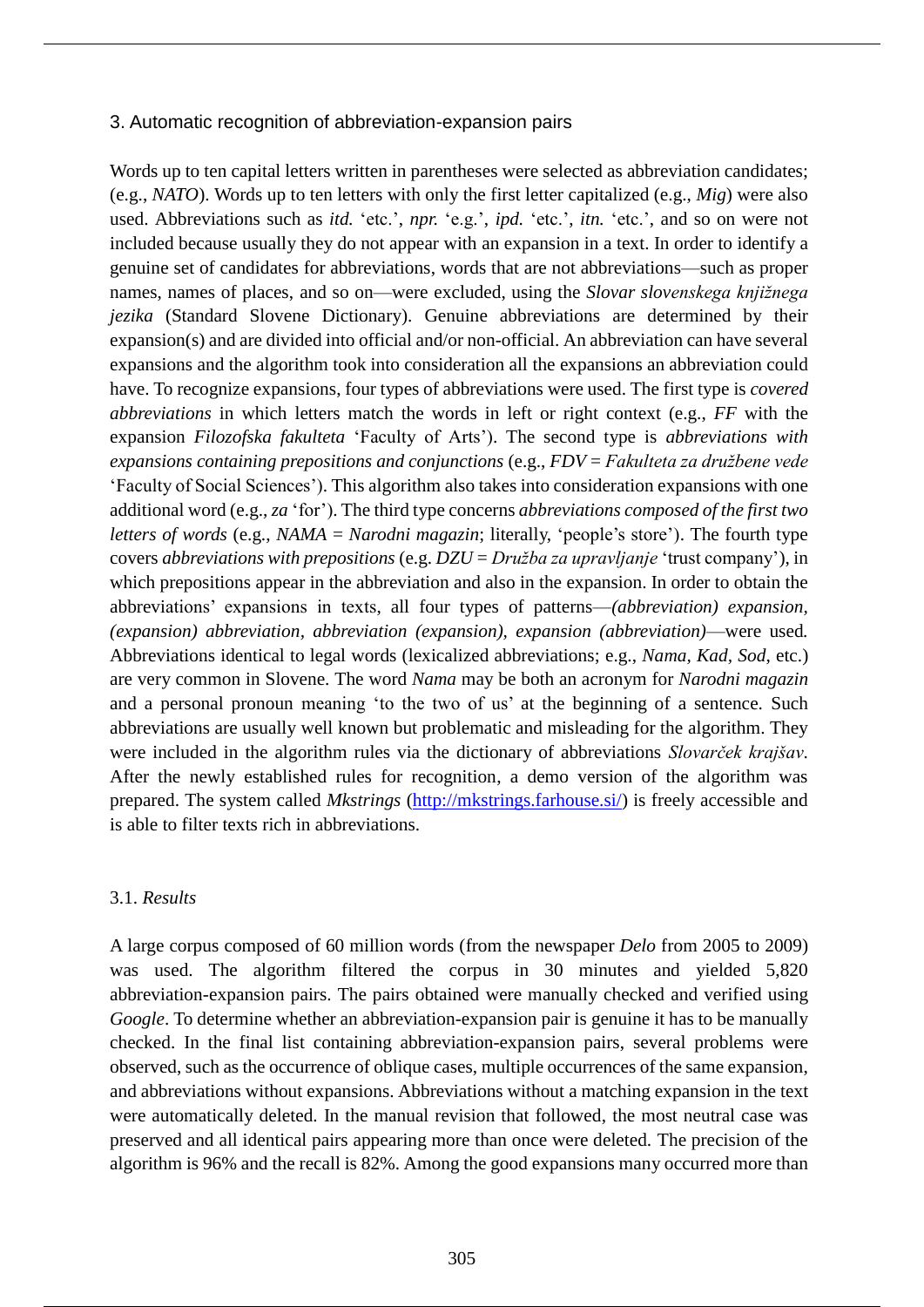once and/or with tiny modifications; for example, usage of various cases or spellings, as seen in Table 1. In Table 1 only three expansions out of six are genuine, but the genuine ones are also not lemmatized and cannot be included in a dictionary as such.

| <b>Table 1.</b> Abbreviation-expansion pair for <i>MINZ</i> . |                                  |  |
|---------------------------------------------------------------|----------------------------------|--|
| <b>MNZ</b>                                                    | MNZ                              |  |
| 1 ministrstva za notranje zadeve                              | 1 ministrstva za notranje zadeve |  |
| 2 medobčinskih nogometnih zvez                                | 2 medobčinskih nogometnih zvez   |  |
| 3 ministrstvom za notranje zadeve                             | 3 Muzej novejše zgodovine        |  |
| 4 Medobčinske nogometne zveze                                 |                                  |  |
| 5 Muzeja novejše zgodovine                                    |                                  |  |
| 6 Muzej novejše zgodovine                                     |                                  |  |

**Table 1.** Abbreviation-expansion pair for *MNZ*.

After excluding false pairs<sup>4</sup> (4%), verification, and checking good pairs, 2,665 genuine abbreviations-expansion pairs occurred (in various cases).

# 3.2. *Purpose of the data obtained*

Genuine abbreviation-expansion pairs obtained from the corpus using the algorithm were automatically included in the *Termania* editing software.

# 4. Conversion of expansions into nominal form

The main problem in the automatic production of simple and complex dictionary entries is abbreviation expansions that appear in non-nominative cases. Slovene has six cases, but for dictionary purposes only the nominative case is used.<sup>5</sup> Another problem is number, which may be singular, plural, or dual, as well as the occurrence of other languages. *Presis*, 6 a machine translation program developed by Amebis, was used. It supports Slovene-to-English, English-to-Slovene, and German-to-Slovene translations and it is part of the *iTranslate4.eu*<sup>7</sup> project. It is a rule-based system consisting of analyzers and generators. Analyzers translate text in Slovene, English, or German to *Presis Interlingua*, and then generators translate *Presis Interlingua* into Slovene or English. The idea is to use the *Presis* Slovene analyzer to translate the expansion in question into *Presis Interlingua*. A special version of the analyzer, which allows only subjects and objects in various cases, is used. If the result is a subject, it is already in the nominative case and no further work is needed. If the result is an object, the *Interlingua* translation is changed and the object becomes the subject. The resulting Slovene "translation" is the same noun phrase in the nominative case. An important part of this procedure is the meaning information that must be removed from the *Interlingua* translation before sending it to the generator, otherwise some words in the generated nominative form may be replaced by synonyms. Some problems appear, such as the nominative plural form instead of some non-nominative singular form, definite forms of adjectives, capitalization, disambiguation in considering the first word to be a (proper) noun instead of an adjective, and the occurrence of doubled expansions.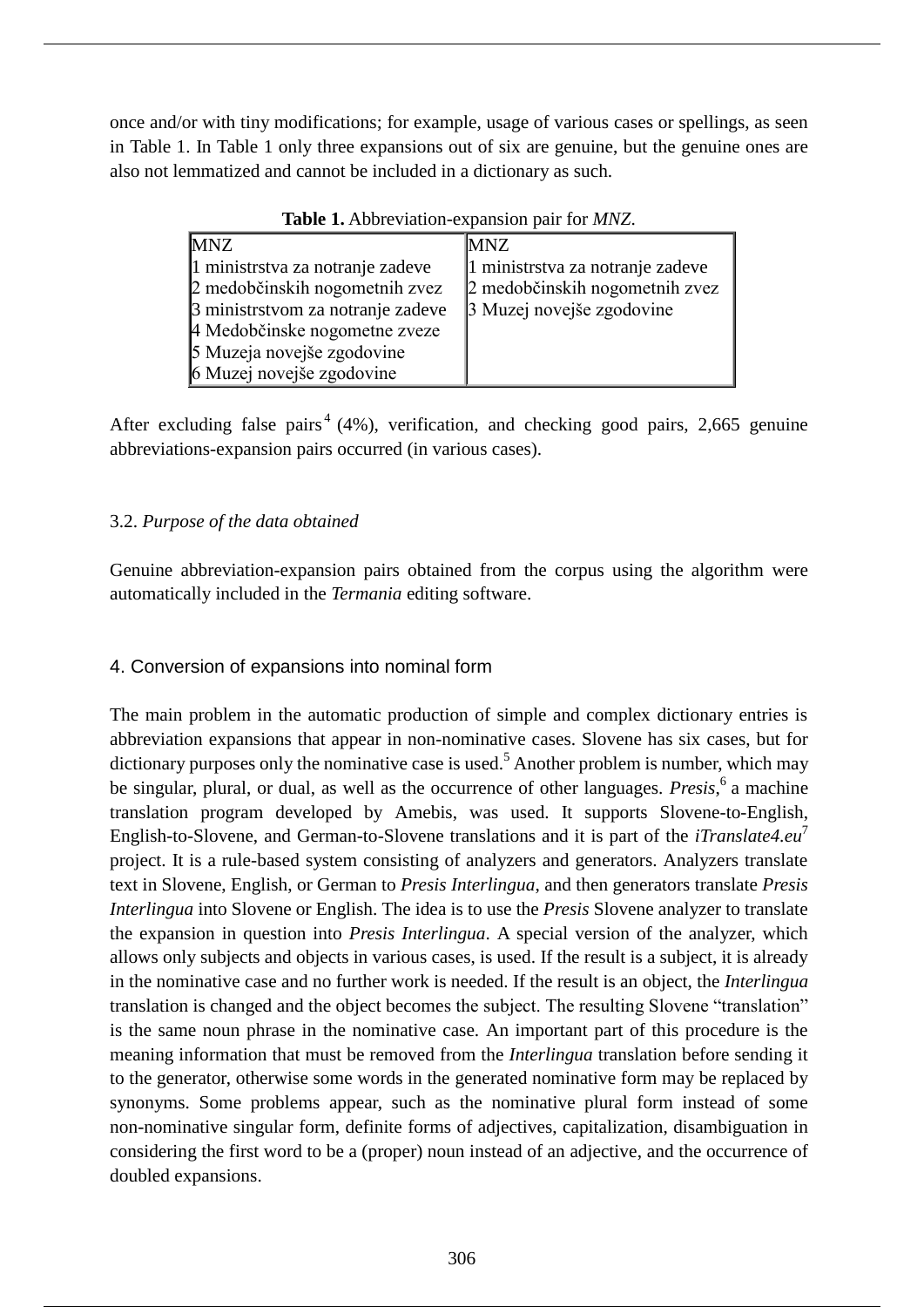### 4.1. *Results*

After all changes are applied for conversion into the nominative form, the result was 2,661 correct expansions and 433 mistakes. Conversion solved 70.9% of the cases. The majority of the remaining mistakes concerned capitalization and number, but there were also some problems with unknown words.

### 5. Language identification

All expansions were automatically given language qualifiers. Statistical methods are often used for determining the language of a text (Dunning, 1994). However, these methods do not work well on very short texts, such as expansions. In the first stage the expansion is sent to the Slovene analyzer. If the analyzer is successful, the language code "sl" is assigned; if not, the language code "sl-x" is assigned (i.e., Slovene – to be manually checked). In cases where there is still no code, the English analyzer is applied and, if it is successful, the language code "en" is assigned; if not, the language code "en-x" is assigned (i.e., English – to be manually checked). The procedure continues for every language. If no analyzer is successful and they all consider a word unknown, then the language code "xx" (i.e., unknown – to be checked and assigned manually) is assigned. Out of 3,094 language tags, 126 were assigned incorrectly; 95.9% of the selected tags were correct.

# 6. Entries in Termania

After applying these changes, the first Slovene online dictionary of abbreviations was available online free of charge at the *Termania* website. Entries in *Termania* are either simple or complex. Simple entries are composed of a Slovene abbreviation-expansion pair; for example, *FF, Filozofska fakulteta* 'Faculty of Arts' or *AB, Alzheimerjeva bolezen* 'Alzheimer's disease'*.* As seen from Figure 1, the language qualifier (sl) is provided and the expansion is in the nominative case (*Alzheimerjeva bolezen*).



**Figure 1.** Simple dictionary entry for AB.

At present the algorithm provides simple entries entirely automatically. Such entries work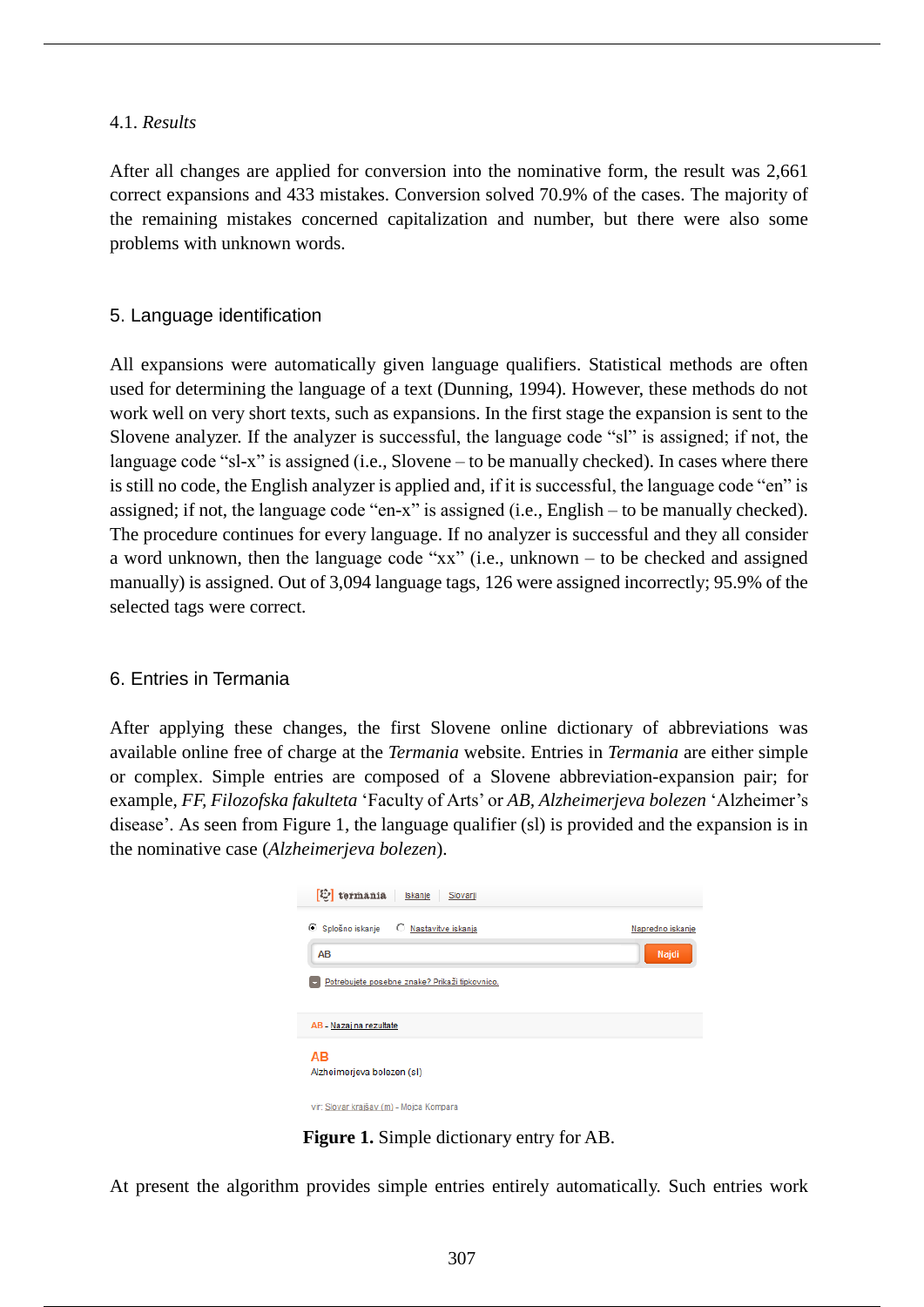perfectly well in a Slovene dictionary of abbreviations, and the only embellishment that could be added is encyclopedic data or additional explanation of the term. Not all abbreviations need such data, and so a manual selection of items should be made. Encyclopedic data must be short and clear. A possible solution is encyclopedias such as *Wikipedia*. The term *Alzheimerjeva bolezen* exists in *Wikipedia*, and so the explanation could be included directly into the dictionary entry *AB* or only as a hyperlink. Complex entries contain foreign abbreviations in which the language is provided and the expansion is checked, but the Slovene translation is missing and there is no encyclopedic data, as seen from Figure 2.

| <sup>[1]</sup> termania<br>Iskanje<br>Slovarji                                                   |                           |
|--------------------------------------------------------------------------------------------------|---------------------------|
| C Splošno iskanje<br>○ Nastavitve iskanja<br><b>AMS</b>                                          | Napredno iskanje<br>Najdi |
| Potrebujete posebne znake? Prikaži tipkovnico.                                                   |                           |
| AMS - Nazaj na rezultate                                                                         |                           |
| <b>AMS</b><br>analiza mladostnikovega samovrednotenja (sl)<br>American Mathematical Society (en) |                           |
| vir: Slovar krajšav (m) - Mojca Kompara                                                          |                           |

**Figure 2.** Complex dictionary entry for AMS.

For now translations, descriptions and encyclopedic data can be included only manually and so complex entries are not produced automatically, like the simple ones are. In the future there will be an attempt to provide automatic translations, descriptions, and encyclopedic data in complex entries.

# 7. Conclusion

This paper presents how abbreviation-expansion pairs are automatically extracted out of newspaper texts and genuine pairs are obtained, how the automatic editing phase is handled and language qualifiers are added to expansions, and how non-nominative expansions are transformed into nominative ones. The work is placed online, free of charge, at the *Termania* editing software website so it can be shared with users. It is the first dictionary produced automatically $8$  from newspaper articles with the help of algorithms. Algorithms make it possible to create a semiautomatic or fully automatic dictionary of abbreviations and such a dictionary represents the future of electronic lexicography. Algorithms represent a link between the text and the semiautomatic production of a dictionary of abbreviations. This is why the production and further development of the algorithm is essential and useful for lexicographers.

### Notes

<sup>&</sup>lt;sup>1</sup> An abbreviation-expansion pair is an abbreviation together with what it stands for; for example,  $NATO = North$ *Atlantic Treaty Organization*.